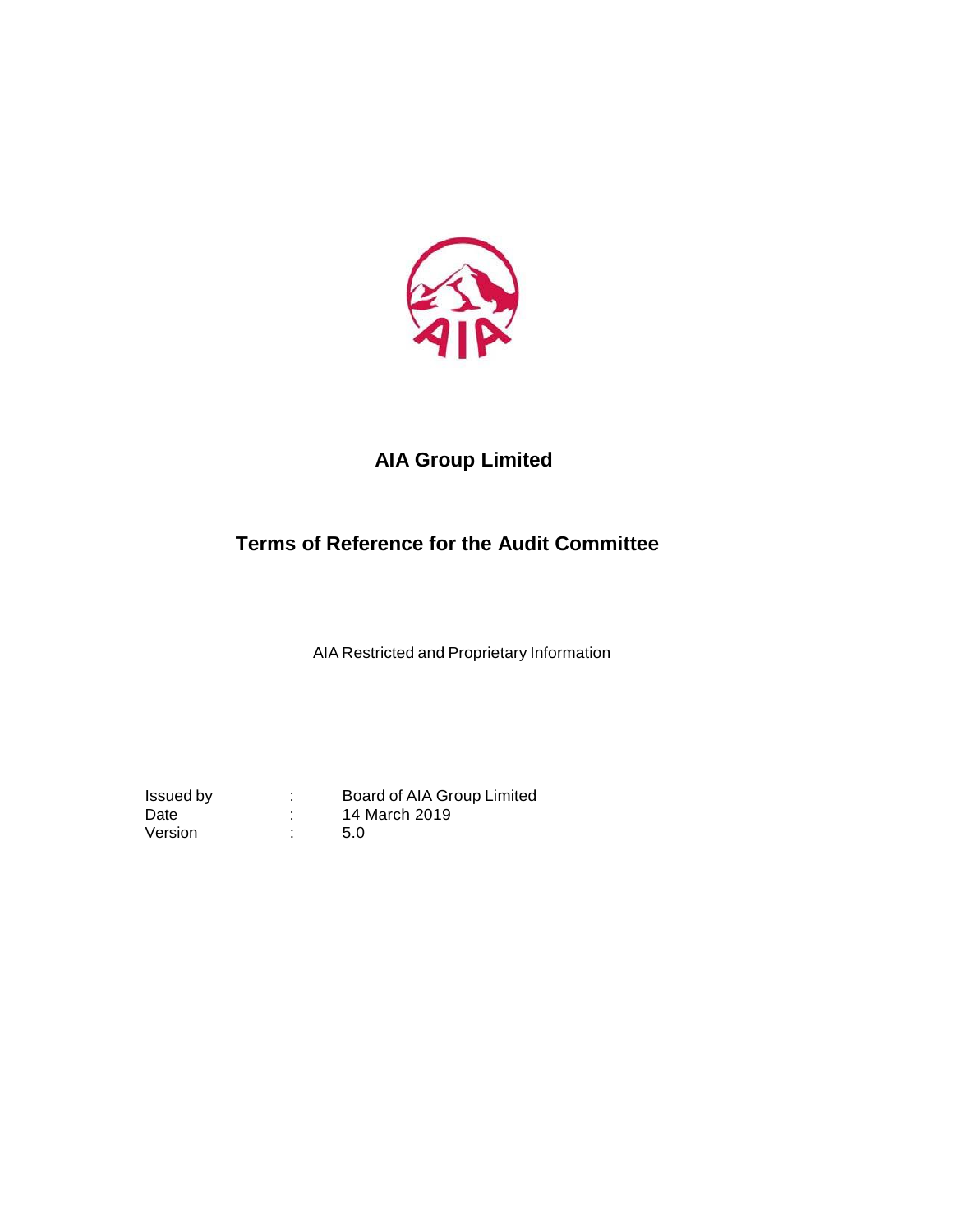## **Definitions**

1. For the purposes of these terms of reference (these **Terms**):

**Affiliate** means, with respect to the Company, a body corporate which the Company controls;

**Audit Committee** means the audit committee established by resolution of the Board in accordance with clause 2 of these Terms;

**Board** means the board of directors of the Company;

**Board Risk Committee** means the risk committee established by the Board;

**Company** means AIA Group Limited;

**Directors** mean the members of the Board;

**Group** means the Company and its Affiliates;

**Group CE** means the Group Chief Executive of the Company appointed by the Board;

**Group CFO** means the senior officer of the Company responsible for financial management as appointed by the Group CE from time to time;

**Group Company Secretary** means the company secretary of the Company;

**Group CRO** means the senior officer of the Company responsible for risk management as appointed by the Group CE from time to time;

**Group Head of Internal Audit** means the senior officer of the Company responsible for internal audit as approved by the Audit Committee from time to time;

**Listing Rules** mean the Rules Governing the Listing of Securities on the Stock Exchange (as amended from time to time);

**Management** means any persons discharging an executive management role within the Group;

**Nomination Committee** means the nomination committee established by the Board;

**Shareholders** mean the shareholders of the Company; and

**Stock Exchange** means The Stock Exchange of Hong Kong Limited.

# **Constitution**

2. The Audit Committee was established by resolutions of the Board on 1 September 2010, the members of which shall be appointed by the Board from time to time.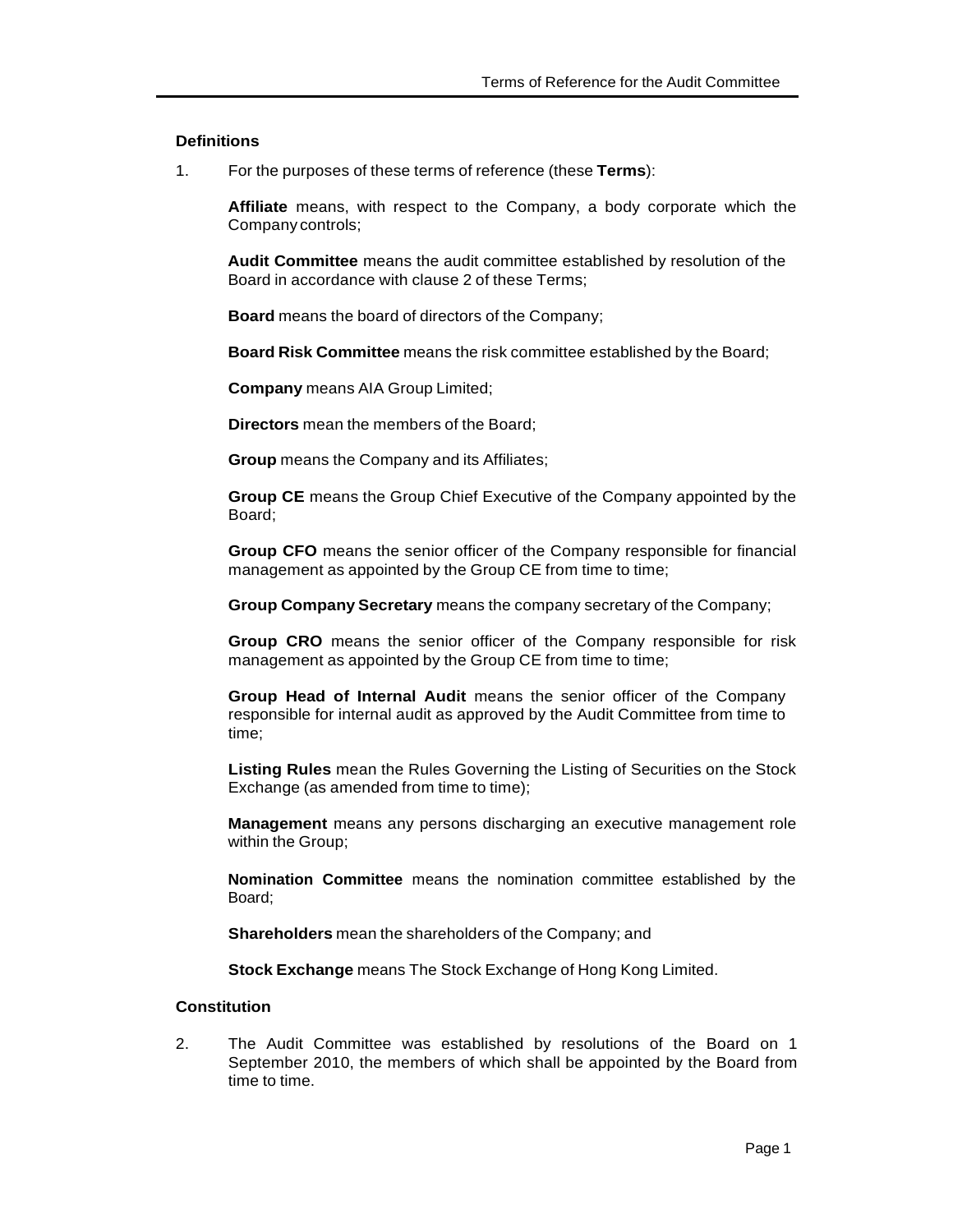# **Membership**

- 3. The members of the Audit Committee shall be appointed by the Board from among the non-executive Directors after considering the recommendations of the Nomination Committee. The Audit Committee shall consist of not less than three members, a majority of whom shall be independent nonexecutive Directors and at least one of whom shall be an independent nonexecutive Director with appropriate professional qualifications or accounting or related financial management expertise as required by the Listing Rules. The quorum for meetings of the Audit Committee shall be two members of whom at least one shall be an independent non-executive Director.
- 4. A former partner of the Company's existing auditing firm shall be prohibited from acting as a member of the Audit Committee for a period of two years commencing on the date of the person ceasing:
	- (a) to be a partner of the firm; or
	- (b) to have any financial interest in the firm;

whichever is later.

5. The chairman of the Audit Committee shall be appointed by the Board and shall be an independent non-executive Director.

## **Frequency of Meetings**

- 6. The Audit Committee should meet often enough to undertake its role effectively, and schedule to meet not less than four times a year.
- 7. In addition, the chairman of the Audit Committee will call a meeting of the Audit Committee if so requested by any member of the Audit Committee, the chairman of the Board or the external auditor of the Company.

## **Attendance at Meetings**

- 8. The Audit Committee may invite any members of Management to attend the meetings. The following persons (if appointed and not a member of the Audit Committee) are normally invited to attend:
	- Group CE
	- Group CFO
	- Regional CFO
	- Group Chief Actuary
	- Group General Counsel
	- Group Head of Internal Audit
	- Group Company Secretary
	- Representatives from the external auditor of the Company
- 9. At least twice a year the Audit Committee shall meet with the external and internal auditors separately without the executive Directors or Management being present. The Audit Committee is also able to meet separately with any member of Management or anyone else they may wish to see.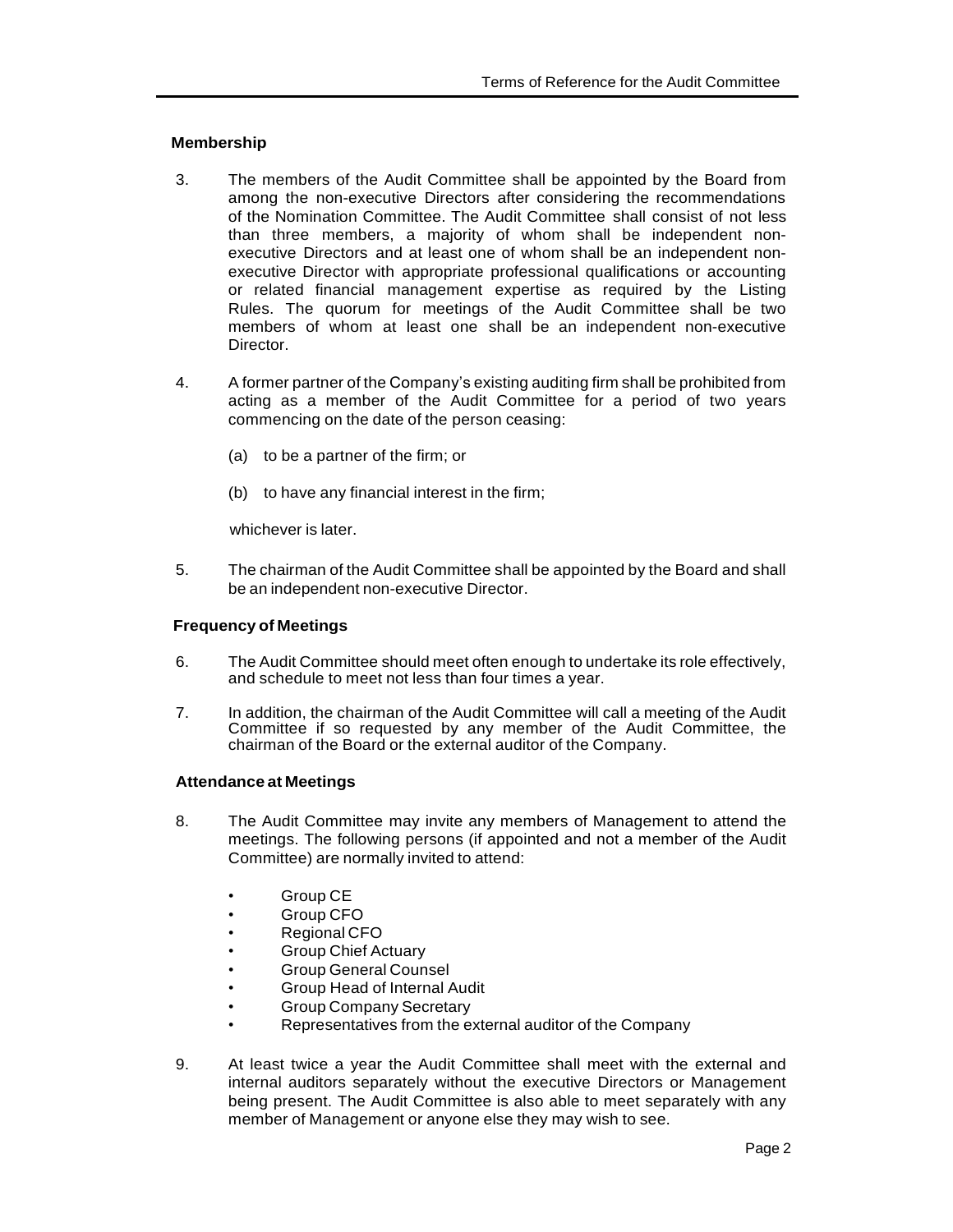# **Conduct of Meetings**

- 10. Reasonable notice of a meeting of the Audit Committee shall be given. An agenda and accompanying meeting papers should be sent in full to all members of the Audit Committee in a timely manner and at least three days before the intended date of a meeting of the Audit Committee (or such other period as agreed by its members).
- 11. Management is obliged to supply the Audit Committee with adequate information in a timely manner, in order to enable it to make informed decisions. The information supplied must be complete and reliable. Where a member of the Audit Committee requires more information than is provided by Management, the relevant member should make additional necessary enquiries. The Board and each member of the Audit Committee shall have separate and independent access to the Management.
- 12. A meeting may be held by means of such telephone, electronic or other communication facilities as permit all persons participating in the meeting to communicate with each other simultaneously and instantaneously, and participation in such a meeting shall constitute presence in person at such meeting.
- 13. Matters arising at any meeting shall be decided by a majority of votes.
- 14. A resolution in writing signed or approved by a majority of all of the members of the Audit Committee shall be as effective for all purposes as a resolution of the members of the Audit Committee passed at a meeting duly convened, held and constituted.

## **Annual General Meeting**

15. The chairman of the Audit Committee shall attend the Company's annual general meeting and be prepared to respond to any Shareholder's questions on the Audit Committee's activities or in his absence, another member of the Audit Committee, or failing this, his duly appointed delegate.

# **Authority**

- 16. The Audit Committee is authorised by the Board to investigate any activity within these Terms. It is authorised to seek any information it requires from any employees and all employees are directed to co-operate with any request made by the Audit Committee.
- 17. The Audit Committee is authorised by the Board to obtain, at the Company's expense, outside independent professional advice and to secure the attendance of outsiders with relevant experience and expertise if it considers this necessary. The Audit Committee shall be provided with sufficient resources to discharge its duties. The Audit Committee shall be responsible for establishing the selection criteria, selecting, appointing and setting the terms of reference for any external party who advises the Audit Committee.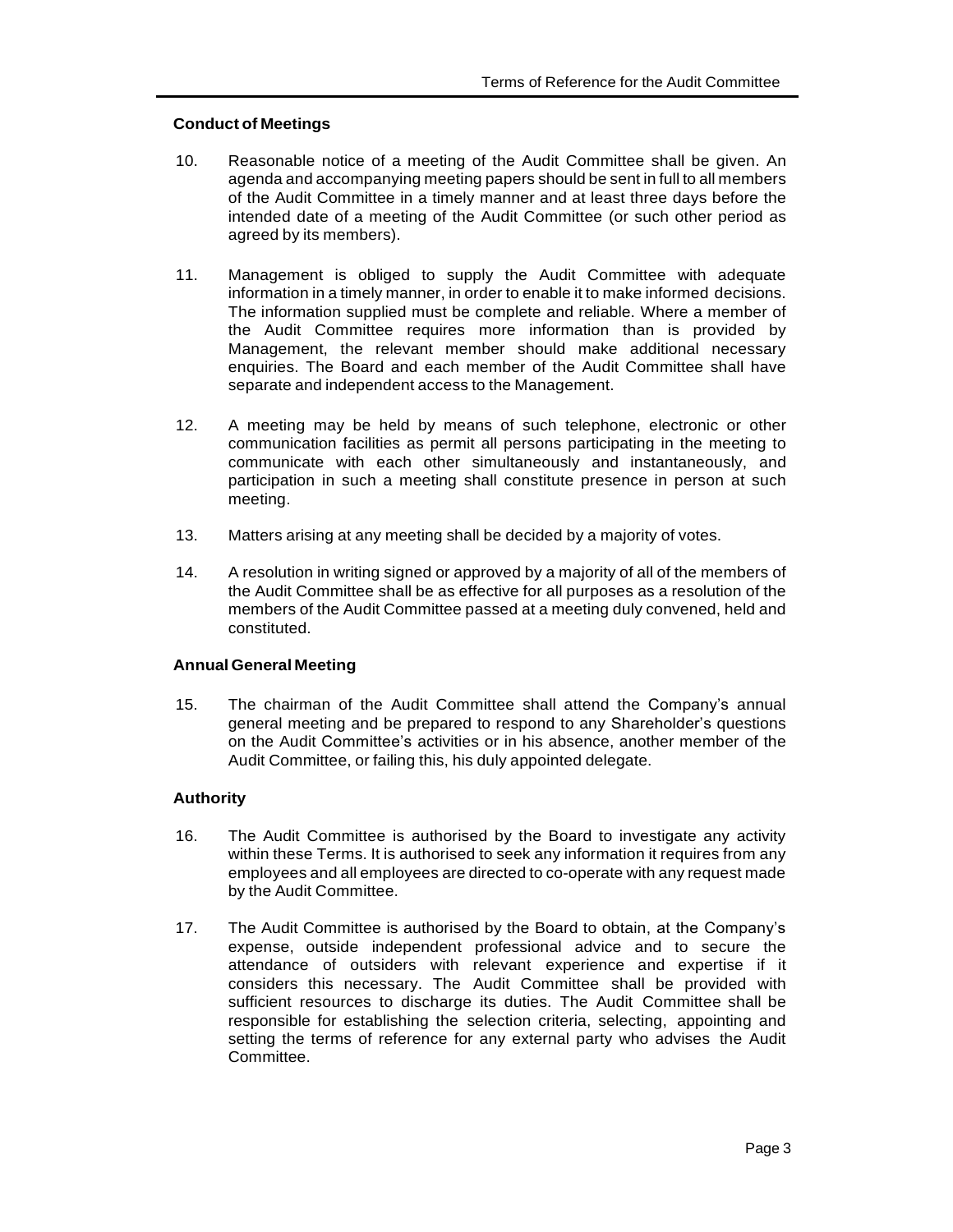# **Audit Committee Objectives**

18. The Board has, amongst other things, the responsibility to oversee the Group's financial reporting system and internal control procedures. It should ensure that the Company establishes and maintains appropriate and effective internal control system and oversee such system on an ongoing basis. The Audit Committee should provide advice to and assist the Board in fulfilling such responsibilities and any other responsibility as may be delegated by the Board from time to time.

# **Duties**

19. The duties of the Audit Committee shall include:

Relationship with the Group's external auditor

- (a) being primarily responsible for making recommendations to the Board on the appointment, reappointment and removal of the external auditor and on the remuneration and terms of engagement of the external auditor, and to consider any questions of resignation or dismissal of that auditor;
- (b) reviewing and monitoring the external auditor's independence and objectivity and the effectiveness of the audit process in accordance with applicablestandards;
- (c) developing and implementing policy on the engagement of an external auditor to supply non-audit services and reporting to the Board, identifying any matters in respect of which it considers that action or improvement is needed and making recommendations as to the steps to be taken;
- (d) discussing with the external auditor before the audit commences, the nature and scope of the audit and the reporting obligations, and ensure co-ordination where more than one audit firm is involved;
- (e) discussing problems and reservations arising from the interim and final audits, and any matters the external auditor may wish to discuss (in the absence of Management where necessary);

Review of financial information of the Group

- (f) monitoring integrity of the Group's financial statements, annual reports and accounts, half-year reports and, if prepared for publication, quarterly reports, and reviewing significant financial reporting judgments contained in them. In this regard, in reviewing the Group's annual reports and accounts, half-year reports and, if prepared for publication, quarterly reports before submission to the Board, the Audit Committee shall focus particularly on:
	- (i) any changes in accounting policies and practices;
	- (ii) major judgmental areas;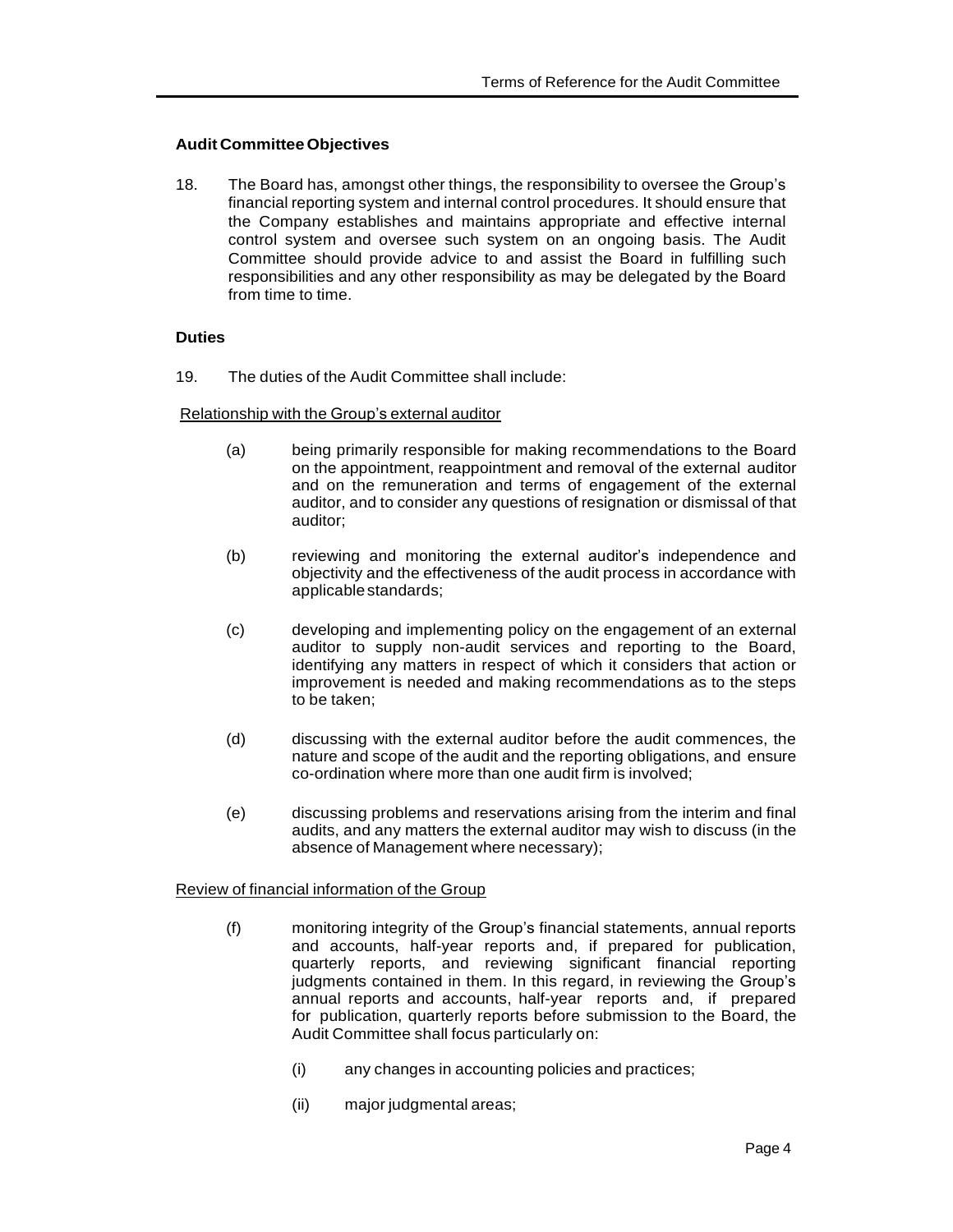- (iii) significant adjustments resulting from audit;
- (iv) the going concern assumptions and any qualifications;
- (v) compliance with accounting standards; and
- (vi) compliance with any requirements from the Stock Exchange and other legal requirements in relation to financial reporting;
- $(q)$  in respect of  $(f)$  above:
	- (i) liaising with the Board and Management;
	- (ii) meeting, at least twice a year and more frequently if the Audit Committee thinks fit, with the Group's auditors; and
	- (iii) considering any significant or unusual items that are, or may need to be, reflected in such financial statements, reports and accounts and giving due consideration to any matters that have been raised by the Group's staff responsible for the accounting and financial reporting function, compliance officer or auditors;

## Oversight of the Group's financial reporting system and internal control procedures

- (h) reviewing the Group's financial controls and internal control system;
- (i) discussing with Management any matters in relation to the Group's internal control system and ensuring that Management has discharged its duties in establishing and maintaining an effective internal control system including the adequacy of resources, qualifications and experience of staff of the Company's accounting and financial reporting function and the internal audit function, and their training programmes and budget;
- (j) considering any findings of major investigations of internal control matters as delegated by the Board or on its own initiative and Management's response;
- (k) ensuring co-ordination between the internal and external auditors, ensuring that the internal audit function is adequately resourced and has appropriate standing within the Group, and reviewing and monitoring the effectiveness of the internal audit function;
- (l) reviewing the adequacy of the processes put in place by the internal audit function to deal with recommendations raised in the internal audit reports in a timely manner;
- (m) approving the appointment, remuneration, resignation and dismissal of the Group Head of Internal Audit;
- (n) approving the budget of the internal audit function and the annual audit plan prepared by internal audit;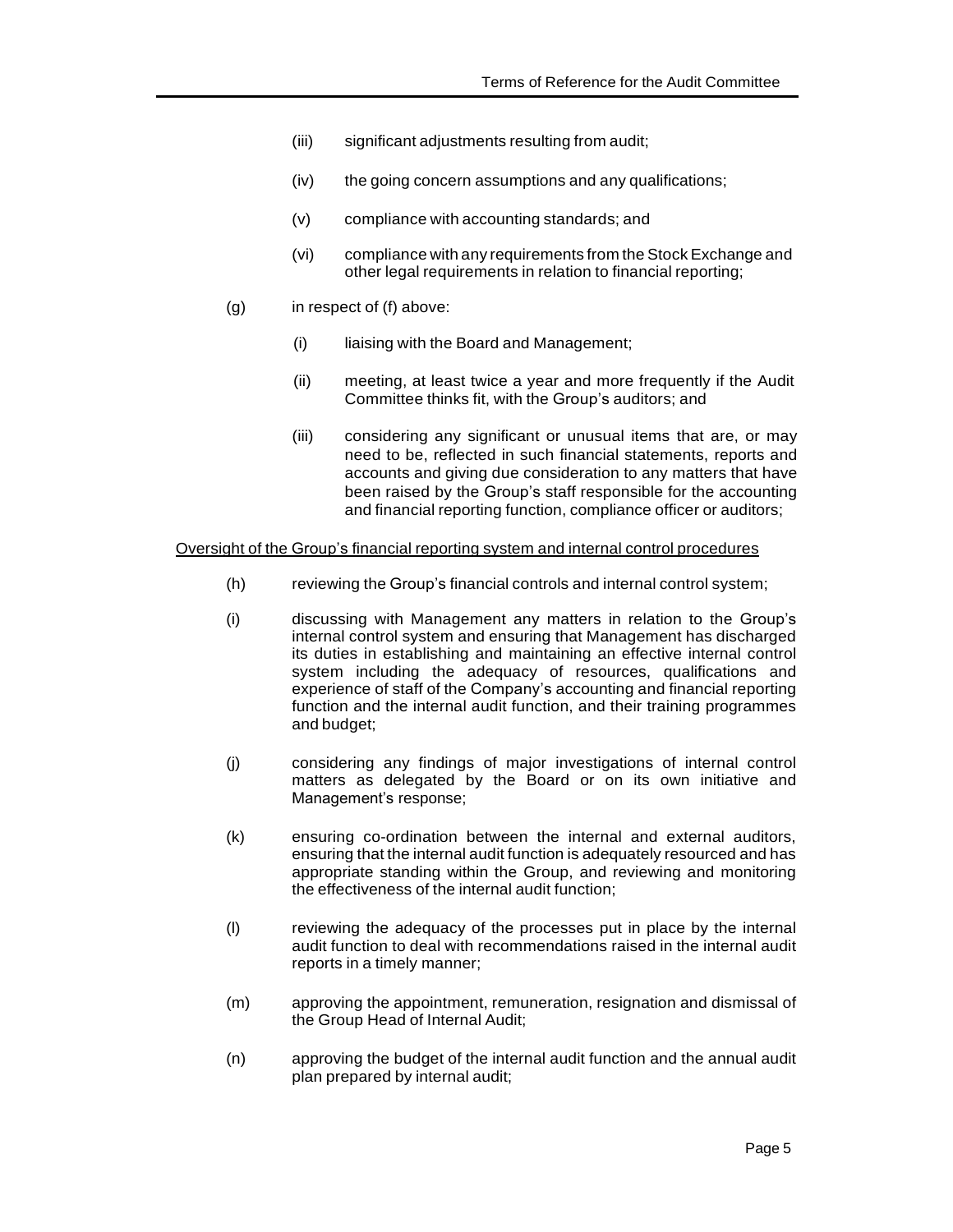- (o) ensuring that internal audit has unfettered access to all the Company's documents, records, properties and personnel, including access to the Audit Committee, the Board and Management;
- (p) reviewing the Group's financial and accounting policies and practices;
- (q) reviewing the external auditor's management letter, any material queries raised by the auditor to Management in respect of the accounting records, financial accounts or systems of control and Management's response;
- (r) ensuring that the Board will provide a timely response to the issues raised in the external auditor's management letter;
- (s) reporting to the Board on the matters set out in these Terms;
- (t) reviewing arrangements by which employees of the Group may, in confidence, raise concerns about possible improprieties in financial reporting, internal control or other matters and ensuring that proper arrangements are in place for the fair and independent investigation of such matters and for appropriate follow-up action;
- (u) acting as the key representative body for overseeing the Group's relationship with the external auditor;
- (v) assisting the Board to obtain an annual confirmation from Management on the effectiveness of the Group's internal control system; and
- (w) considering any other topics, as defined by the Board.

## **Disagreement as to External Auditor**

20. In the event the Board disagrees with the Audit Committee's view on the selection, appointment, resignation or dismissal of the external auditor, the Audit Committee shall provide a statement explaining its recommendations to the Company for inclusion in the Corporate Governance Report issued by the Company in accordance with Appendix 14 of the Listing Rules.

## **Relationship with Other Board Committees**

21. The chairman of the Audit Committee shall coordinate with the chairman of the Board Risk Committee to help to ensure that both the Board Risk Committee and the Audit Committee have received all information necessary to permit them to fulfill their duties and responsibilities with respect to risk assessment and risk management.

## **Reporting Procedures**

22. Full minutes of the Audit Committee's meetings shall be kept by a duly appointed secretary of the meeting (who should normally be the Group Company Secretary), and such minutes shall be available for inspection at any reasonable time on reasonable notice by any member of the Audit Committee or Director.